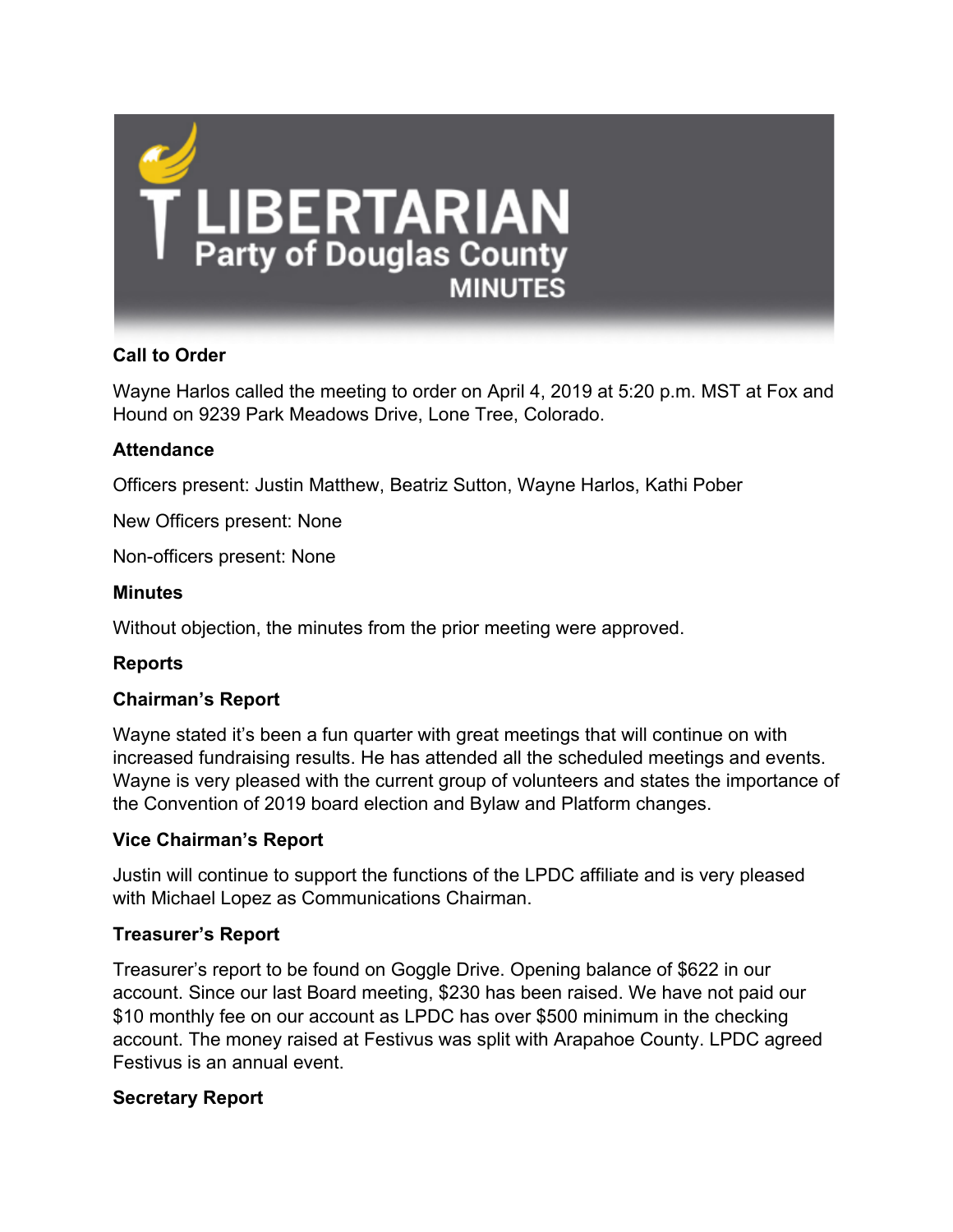I have attended every Board meeting to take minutes.

#### **Communication Report**

Michael Lopez was not able to attend this meeting.

### **Outreach Report**

Nothing to report

#### **Old Business**

**None** 

#### **New Business**

Justin Matthew-Vice Chairman

Experiencing difficulty with emails as the website is transferred over. Candidate pages need to move to a different platform; there's a cost consideration here.

T-shirts are \$20/shirt, of high quality cotton. Justin prefers to order a small quantity from a local source that's American made. He is considering hemp.

Wayne will contact his two sources for t-shirts. (Will Coaley for price and quality; Steve Martin's are +\$20/shirt).

Justin will not be able to attend 2 upcoming fundraising events.

Beatriz will speak to David Atkins if he wants to make a change with the LPDC website. Wayne will contact Steve Gallant, who receives information from people who reach out to national, to access these emails.

Wayne shared that a free standing sign costs \$75, artwork is \$50. A logo is needed for the t-shirts and signs.

Motion by Wayne.

I motion that \$200 is put aside for logo design with inclusion on sign and t-shirt.

No objection.

Justin second.

Eric Mulder will receive payment for input into creating a logo for LPDC.

The membership fee of \$20 to LPDC to be discussed at the next Board meeting.

Upcoming event: Tax Protection Day on April 13, 2019 from 12-2 PM. Kevin Gulbranson will provide us with signs to attend Arapahoe's event.

Beatriz shared the former fee for the June Parker Day Parade was less than \$200.